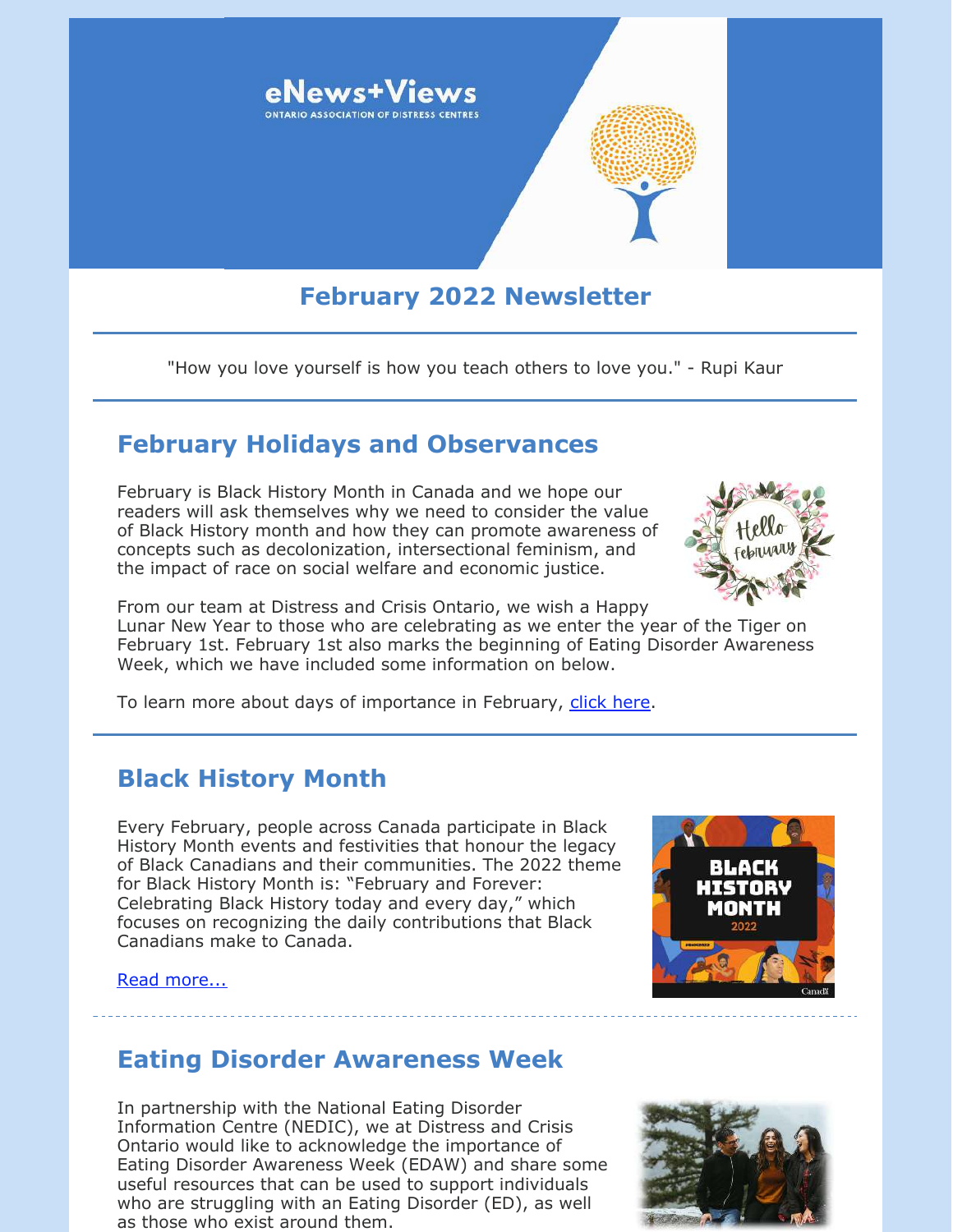# **Synopsis: Domestic Violence Death Review Committee Report**

The Ontario Domestic Violence Death Review Committee (DVDRC) has released their report on a death that occurred on April 5, 2018. The DVDRC was established in 2002 in response to recommendations that arose from two major inquests into the domestic homicides of Arlene May and Gillian Hadley by their former male partners. The purpose of the committee is to assist the Office of the Chief Coroner of Ontario in investigating and reviewing



deaths that occur in the context of domestic violence and form recommendations to help prevent similar tragedies in the future.

#### [Continue reading...](https://files.constantcontact.com/0fb3237d001/7a9621aa-c0b2-473e-ad2f-9fdd7a0b74b8.pdf)

## **How to Cope with Valentine's Day**

Valentine's Day is quickly approaching and can be a challenging day for many reasons. According to the Canadian Mental Health Association (CMHA), it is common to feel sadness, anxiety, loneliness, and other feelings of isolation leading up to and on Valentine's Day. It can be a day that is challenging both for those who are single and

longing for connection, and for those who have relationships but may be unhappy in them.

[Learn more...](https://files.constantcontact.com/0fb3237d001/46b7fec2-62b4-4efe-ac80-29ade5f1d806.pdf)

# **Updates from the Government of Ontario**



### **Ontario Outlines Steps to Cautiously and Gradually Ease Public**

#### **Health Measures**

"With key public health and health care indicators starting to show signs of improvement, the Ontario government, in consultation with the Chief Medical Officer of Health, released details of steps to cautiously and gradually ease public health measures, starting on January 31, 2022."

[Continue reading...](https://news.ontario.ca/en/release/1001451/ontario-outlines-steps-to-cautiously-and-gradually-ease-public-health-measures)

### **Ontario Expanding Access to COVID-19 Vaccines for Students and Education Staff**

"Up to 400 school-focused vaccination clinics have been held across Ontario. By January 30, it's anticipated that another 184 clinics will have been held at schools to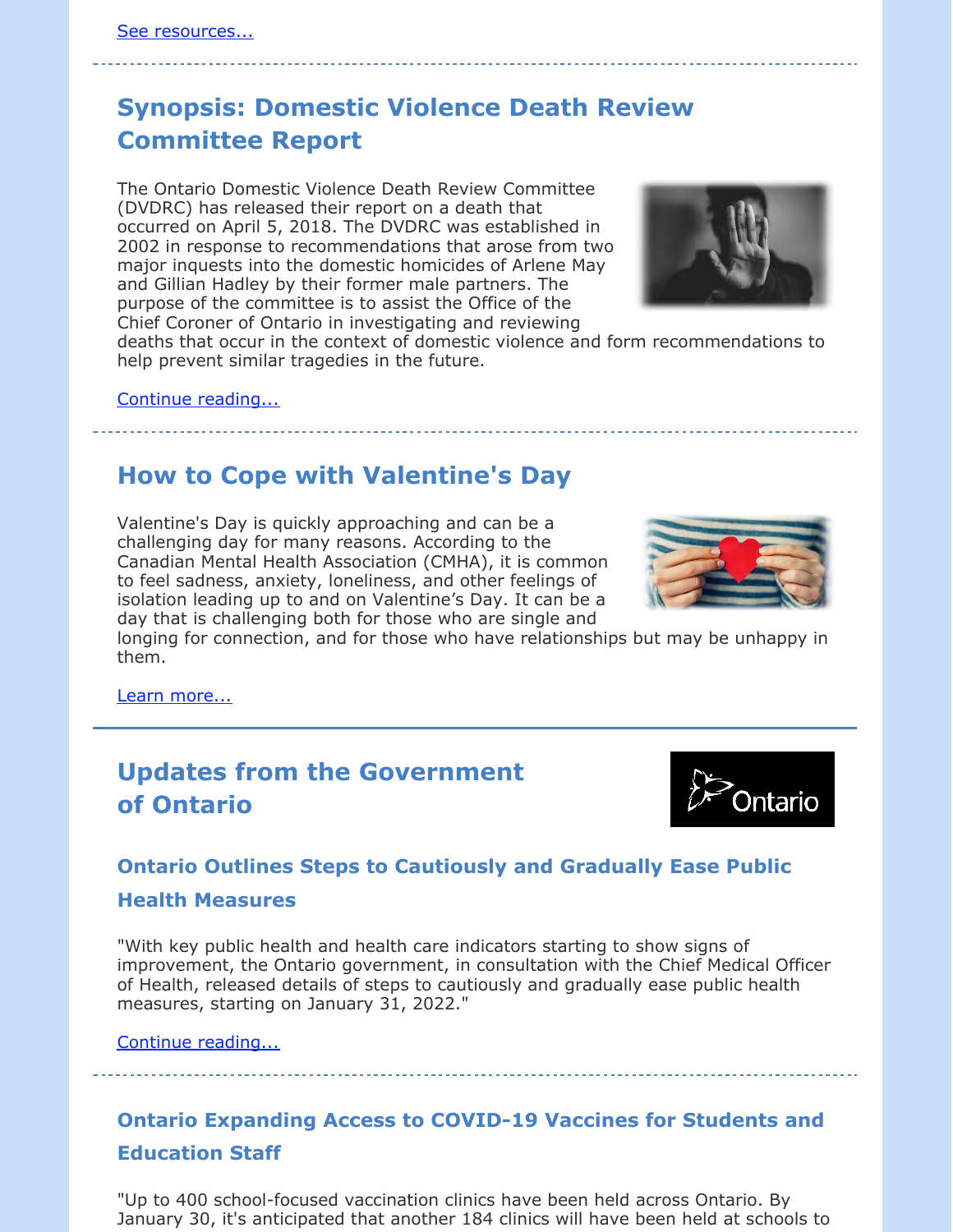support safe and convenient access to vaccines for children and youth. This province-wide campaign to increase vaccination rates builds upon enhanced measures, including rapid tests, non-fit-tested N95 and three-ply masks, and ventilation improvements."

[Read more...](https://news.ontario.ca/en/statement/1001460/ontario-expanding-access-to-covid-19-vaccines-for-students-and-education-staff)

### **Ontario Hosts Successful Rural Housing Roundtable**

"The provincial government's housing policies under More Homes, More Choice: Ontario's Housing Supply Action Plan are working to make housing more affordable by increasing the supply of the full range of housing options, from missing middle, to high-rises and family-sized rentals, to single-family homes. In 2021, the second year after More Homes, More Choice was implemented, Ontario saw the highest level of housing starts in history and the highest level of rental starts in thirty years."

[Continue reading...](https://news.ontario.ca/en/release/1001464/ontario-hosts-successful-rural-housing-roundtable)

### **Ontario Helping More Communities Protect Against Racism and**

#### **Hate**

"The Ontario government is helping more communities combat racism and hate by doubling its investment in the Anti-Racism Anti-Hate Grant Program. An additional \$1.6 million in funding will help support more community-led public education and awareness projects, bringing the total funding for the grant program to \$3.2 million over two years."

[Read more...](https://news.ontario.ca/en/release/1001500/ontario-helping-more-communities-protect-against-racism-and-hate)

### **News from and for our Member Centres**

Distress and Crisis Ontario invites you to join us virtually on Wednesday March 2nd and Thursday March 3rd for two days of training and Member networking. Day 1 will be focused on grief and the myth of closure; day 2 will be on domestic violence, intimate partner violence, and human trafficking. [Click here](https://www.eventbrite.com/e/annual-conference-two-days-of-training-and-member-networking-tickets-242967541457) for more information and to purchase tickets.



# **The Clyde Mental Health and Addictions Awareness Project**

In honour of Clyde and his family, this month we have chosen to highlight a resource for individuals who have lost someone to suicide. [Heartache2Hope](https://heartache2hope.com/) provides healing support to adults who have experienced a suicide loss. While Clyde was unique as a person, the situation he



found himself in is not. The recent death in December 2021 of 1990s British super model Stella Tennant and, more recently, the death of Cheslie Kryst, former Miss USA, tell us that this is a serious ongoing problem that moves across gender, race, socio economic borders. We are must all be invested in positive outcomes.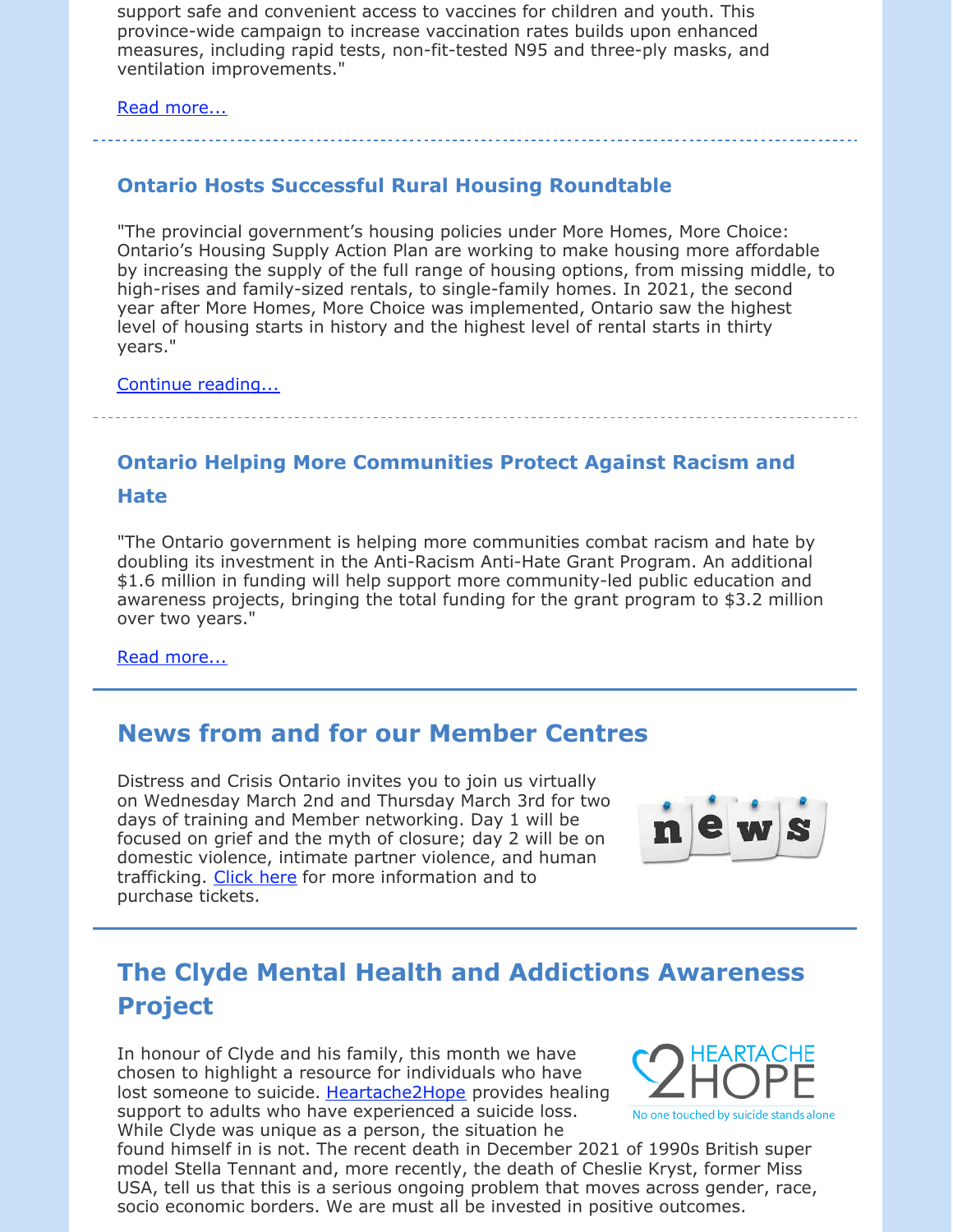"[Heartache2hope's] goal is to break the silence of suicide loss. We strive to meet the unique needs of individuals who have experienced the death of a loved one by suicide through our grief support programs. We provide public awareness education and specialized training to community organizations in hopes to break the isolation and reduce the stigma around suicide loss."

# **Other information...**

### **Family Day Activities**

Especially given the challenges of navigating COVID restrictions that are seemingly changing constantly, it can be hard to plan family activities these days. If you're struggling [to find something to do for your Family Day weekend, this](https://cmha-yr.on.ca/weekend-activities-to-keep-you-busy/) article from CMHA York & South Simcoe could give you some ideas.

### **Ambiguous Loss and The Myth of Closure**

The Delton Glebe Counselling Centre in Waterloo is offering a one day online workshop on the topic of ambiguous loss, especially as related to the impact of COVID-19 on our daily lives. As well as exploring the myth of closure. The workshop is being held on March 31 from 9:30AM - 4:00PM. [Click here](https://www.facebook.com/DeltonGlebeCentre/photos/a.217376338433939/1909787089192847/) for more information.

# **DCO Updates**

#### **Learning Forum Update**

Important updates and refreshes continue with our Learning Forum content. We now have many new and updated modules uploaded to our website with more on the way very soon.

### **Spirit of Volunteerism Committee**

Our Spirit of Volunteerism Committee continues to work with Membership to re-vamp our Spirit of Volunteerism Awards program.

Our monthly volunteer webinars will continue this month with a presentation from the National Eating Disorder

Information Centre on how to support individuals struggling with disordered eating. The link to register has been sent out to Member centre management.

#### **Website**

To learn more about Distress and Crisis Ontario, our member organizations, and current news and events, check out our website at *dcontario.org*. As our site is still relatively new, we appreciate any feedback you may have if you encounter errors or glitches in the site. You can reach us by email at info@dcontario.org.



thank